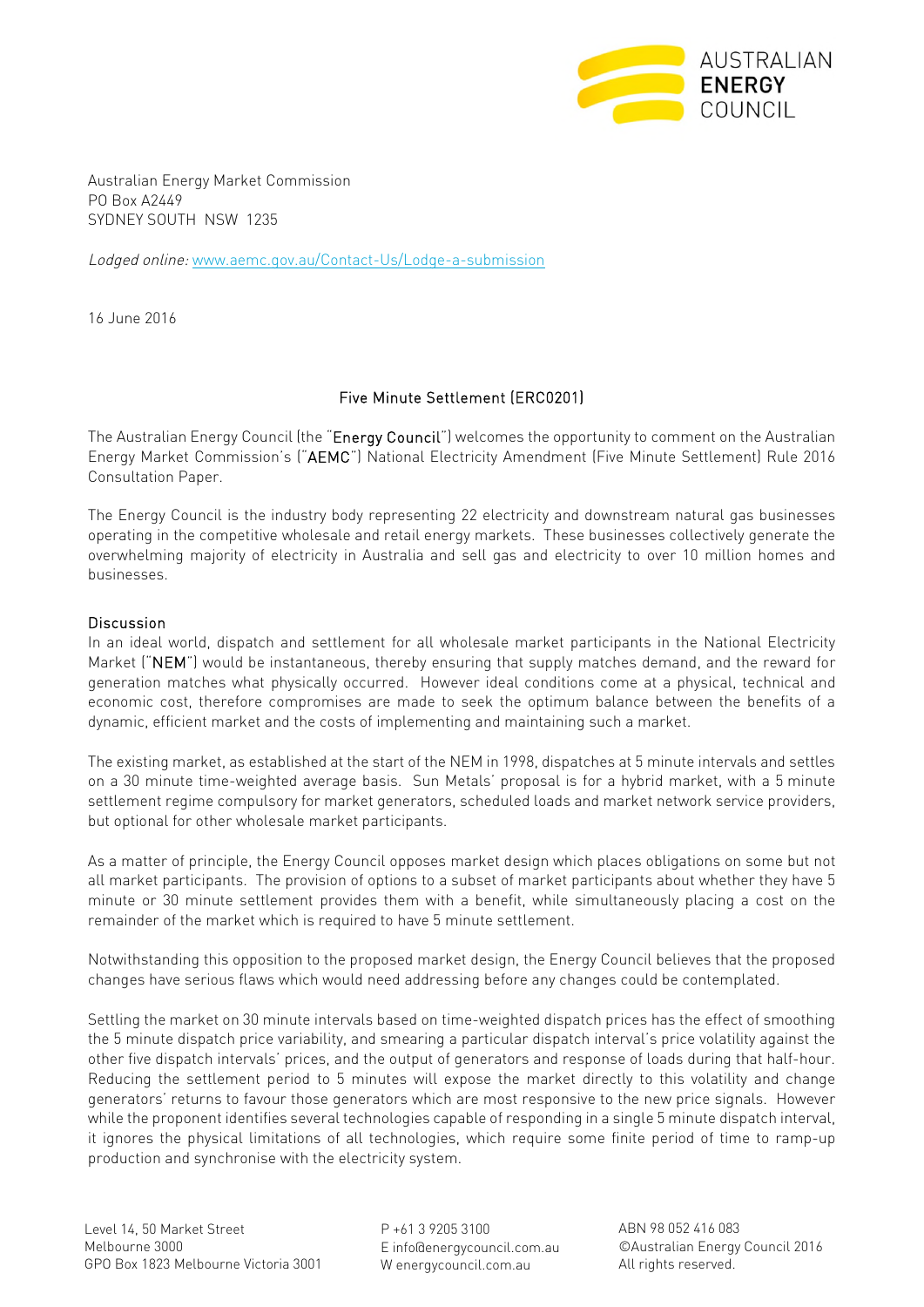According to the National Electricity Rules, fast-start generation is plant which is able to synchronise and increase generation within 30 minutes of receiving an instruction from AEMO<sup>[1](#page-1-0)</sup>, reflecting the physical reality that while instantaneous demand spikes may occur within the electricity system, demand is better considered and responded to over longer periods to reflect the ebbs and flows of industrial, commercial and residential demand over a 24-hour period. The effect of reducing the settlement period from 30 minutes to 5 minutes will be to change the economic sustainability of some generators which provide the services necessary to support peak demand longer than 5 minutes (e.g. summer afternoon air conditioning demand). Ultimately the rule change may have unintended consequences for the market as a whole, as such generators may lose their economic incentives to generate, since their available value will have been captured by generators and loads which can meet the 5 minute instantaneous demand, but little else.

Demand side participation will be similarly affected, as particular load types will receive more favourable returns than others, thereby suppressing the willingness of other, slower load types from participating in the market and addressing the longer duration peaks characteristic of the Australian electricity market.

The major disruption will be to the contract market. Under the proposal the demand (buy) side will have both 5 minute settlement and 30 minute settlement available to it. This will create liquidity problems for the sell side, since it will have to offer matching products which will be mutually exclusive, i.e. a particular 5 minute settlement period cannot be included in the same 30 minute settlement period on offer. In addition, transitional arrangements to handle legacy contracts will need to be established by the Australian Financial Markets Association Electricity Market Committee, a process which will change the existing bargain between counterparties and therefore create a value transfer. A further problem will be how wholesale businesses and financial intermediaries will manage the risks of different settlement periods between the upstream and downstream parts of their businesses. Existing products may not adequately mitigate these risks, and new products may need to be developed. This is something which will take time, not only to create the products themselves, but also to establish the liquidity necessary for the products to be effective – if indeed they do become available.

In addition, the six-fold increase in the number of settlement periods will require significant changes in generator bidding systems, cause considerable increases in analytical and contracting workloads, and require additional processing overhead to conduct the detailed pool price modelling and forecasting necessary to support the changes. The costs to make these changes will be substantial.

The Energy Council also believes that the technical challenges to establish 5 minute settlement are unworkable. When compared with current revenue metering processes, SCADA data has less accuracy, poorer reliability, and uncertain measurement location. Using SCADA data with these shortcomings, while it will reduce implementation costs, is inappropriate and its limitations make its use impractical. Furthermore, the Energy Council does not believe that the modification of meter data prior to its use in the settlement process should be within AEMO's remit as market operator. Metering data format changes will also require system changes by market participants, an exercise which is not inconsequential, and this is another factor which casts into doubt the overall value of the proposed rule change.

Of course the hybrid nature of the market proposed also causes disparate treatment of market participants, and complexities in establishing rules and procedures which marry the two different systems, 5 minute settled and 30 minute settled. For example, semi-scheduled generation is required to respond to dispatch instructions and will therefore affect the 5 minute settlement outcome, yet it will continue to be settled on a 30 minute basis. Other complications arise when one considers the optionality being offered to retailers' customers. Should individual customers opt for 5 minute settlement, the nett system load profile for 30 minute settled customers will be affected, and additional calculation will be required by distribution network service providers. This will

Phone +61 3 9205 3100 Email info@energycouncil.com.au Website ww.energycouncil.com.autom.com

ABN 98 052 416 083 ©Australian Energy Council 2016 All rights reserved.

<span id="page-1-0"></span><sup>1</sup> By deduction from *National Electricity Rules* Version 80 Clause 3.8.17(a)